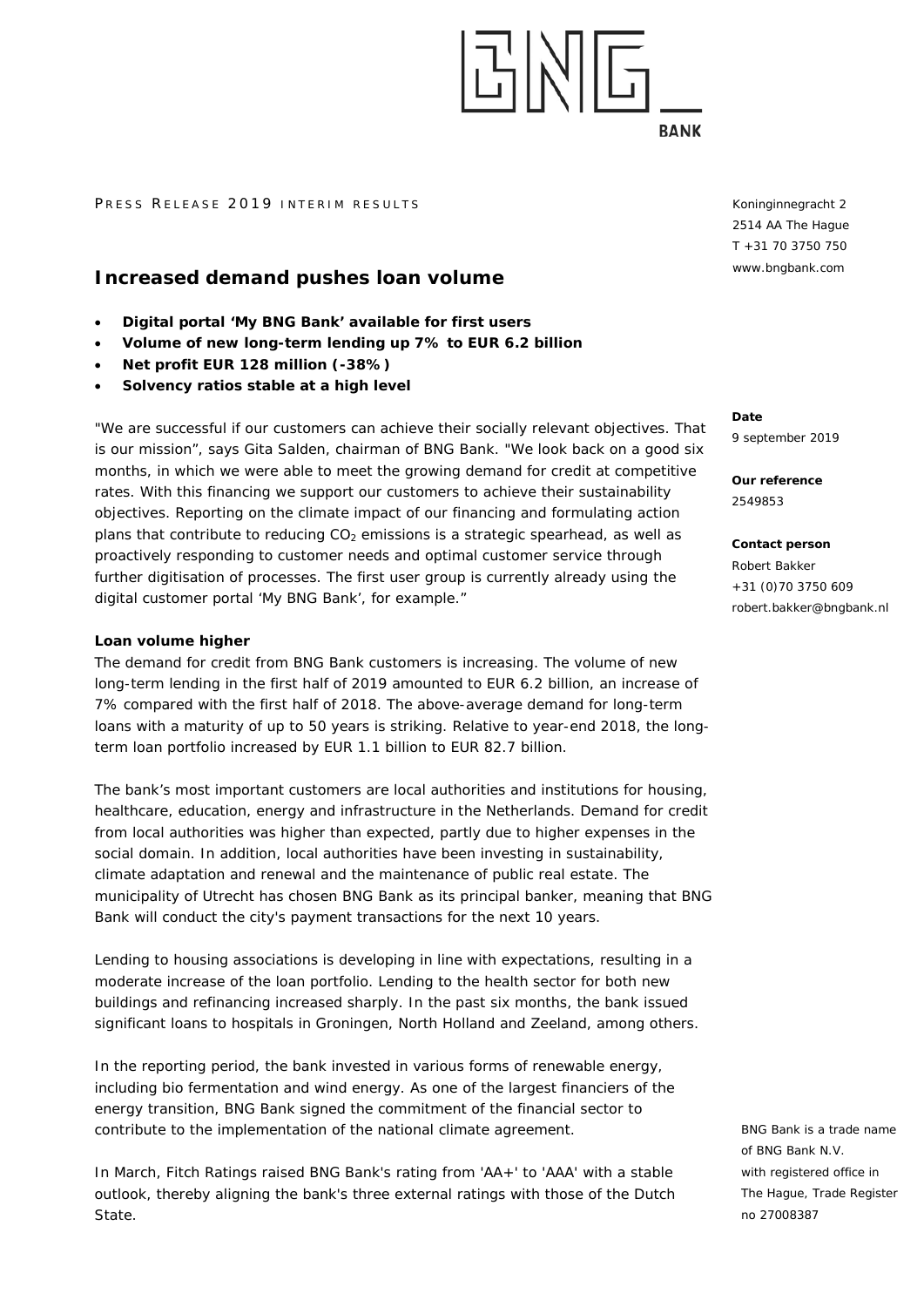In the reporting period, BNG Bank raised EUR 10.2 billion in long-term funding (first half of 2018: EUR 9.3 billion), partly by issuing five benchmark loans in euros and US dollars.

#### **Interest result and net profit lower**

BNG Bank aims to make a social impact and to generate a reasonable return for its shareholders rather than maximise its profit. BNG Bank's net profit for the first half of 2019 amounts to EUR 128 million (-38%). The most important factors for the decrease of EUR 79 million compared to the first half of 2018 are a lower result on financial transactions and a lower interest result - both as a result of the lower interest rates as well as higher provisions. The interest result for the first half of the year decreased by EUR 20 million to EUR 200 million compared with the same period in 2018. The result on financial transactions was EUR 21 million positive, a decrease of EUR 64 million compared with the same period in 2018.

## **Solvency ratios stable, leverage ratio expected to increase**

The Common Equity Tier 1 ratio and the bank's Tier 1 ratio remained virtually unchanged at 32% and 38%, respectively. Due to the increase in the balance sheet total, the bank's leverage ratio decreased to 3.4% compared with year-end 2018. The month of May saw the publication of amendments to the European regulations concerning capital requirements. The most important change for BNG Bank is that promotional loans of public development credit institutions can be excluded from the calculation of the leverage ratio. As BNG Bank already complies with the applicable conditions, its leverage ratio is expected to at least double from mid-2021.

### **Outlook**

Due to the substantial demand from local authorities, BNG Bank expects to exceed the full-year target for new long-term lending of EUR 10.9 billion. The total long-term funding requirement of the bank in 2019 is expected to total more than EUR 17 billion. The interest result for 2019 is expected to range between EUR 400 million and EUR 440 million. Volatility on the financial markets makes it impossible to provide a reliable statement on the unrealised results within the result on financial transactions. As a consequence, the bank does not consider it wise to make a statement on the expected net profit for 2019.

*The full Interim Report 2019 is available on [www.bngbank.com.](http://www.bngbank.com/)* 

*BNG Bank is a committed partner for a more sustainable society. We enable the public sector to achieve socially relevant objectives. With a balance sheet of more than EUR 130 billion, we are the fourth-largest bank in the Netherlands and a relevant financier for local authorities and institutions for housing, healthcare, education, energy and infrastructure. BNG Bank aims to make a social impact rather than maximise its profit.*

*This is an unofficial translation of the Dutch press release. This translation is provided for convenience only. In the event of any ambiguity, the Dutch text will prevail.*

**Date**

9 september 2019

#### **Our reference**

2549853

#### **Page**

2 van 4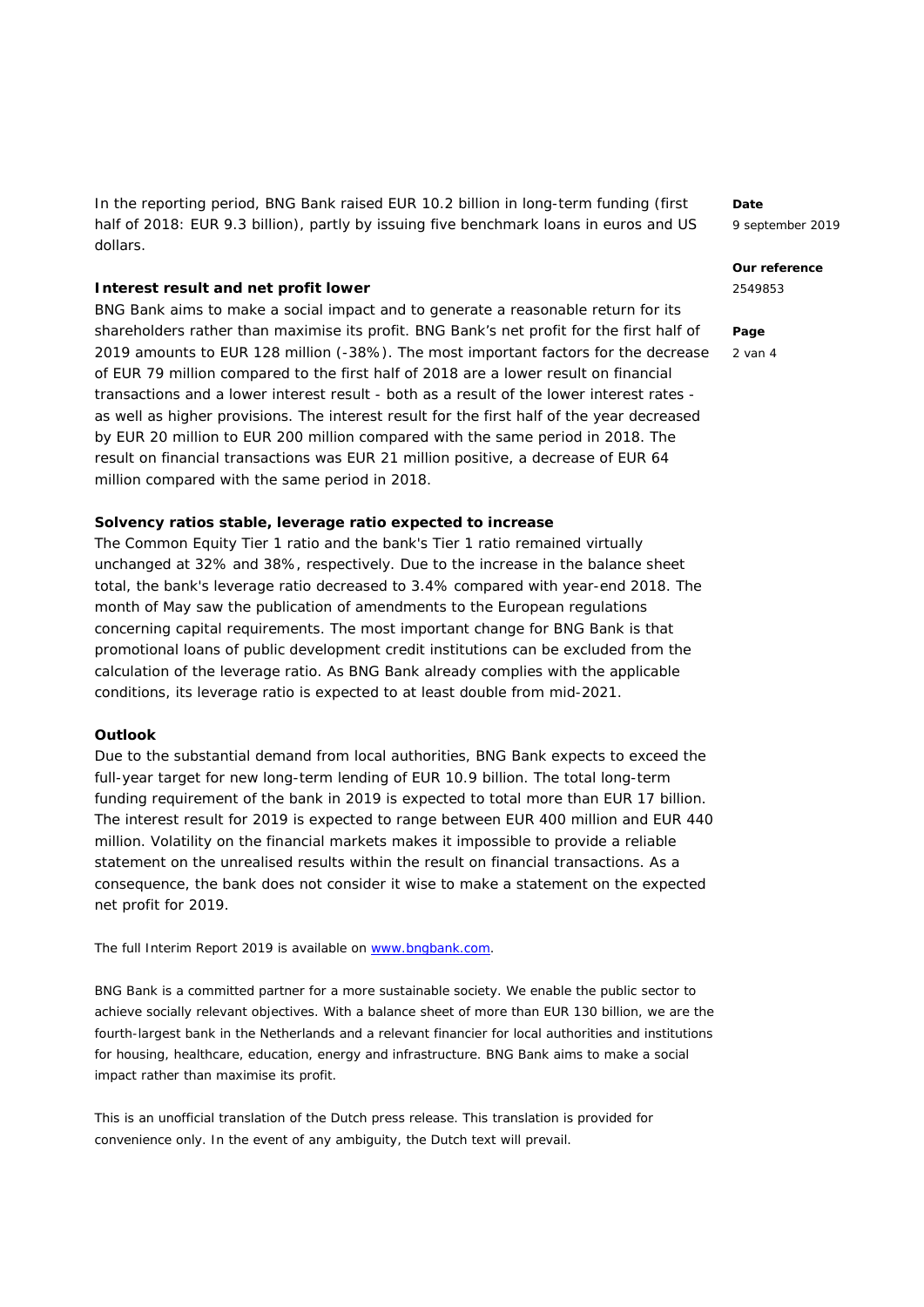# **GECONSOLIDATED BALANCE SHEET**

| Amounts in millions of euro's                               | 30-6-2019 | 31-12-2018 |
|-------------------------------------------------------------|-----------|------------|
| <b>ASSETS</b>                                               |           |            |
| Cash and balances with central banks                        | 11,670    | 1,587      |
| Amounts due from banks                                      | 76        | 82         |
| Cash collateral posted                                      | 15,273    | 12,043     |
| Financial assets at fair value through the income statement | 1,737     | 1,606      |
| Derivatives                                                 | 10,158    | 8,390      |
| Financial assets at fair value through OCI                  | 9,320     | 9,648      |
| Interest-bearing securities at amortised cost               | 7,271     | 7,406      |
| Loans and advances                                          | 85,969    | 85,034     |
| Value adjustments on loans in portfolio hedge accounting    | 16,820    | 11,566     |
| Associates and joint ventures                               | 42        | 44         |
| Property & equipement                                       | 18        | 17         |
| Current tax assets                                          | 98        | 7          |
| Other assets                                                | 129       | 79         |
| <b>TOTAL ASSETS</b>                                         | 158,581   | 137,509    |
|                                                             |           |            |
| <b>LIABILITIES</b>                                          |           |            |
| Amounts due to banks                                        | 2,914     | 2,383      |
| Cash collateral received                                    | 656       | 419        |
| <b>Financial liabilities at FVTPL</b>                       | 737       | 762        |
| <b>Derivatives</b>                                          | 23,616    | 19,223     |
| Debt securities                                             | 117,542   | 103,722    |
| Funds entrusted                                             | 7,971     | 5,800      |
| Subordinated debts                                          | 32        | 32         |
| Deferred tax liabilities                                    | 69        | 99         |
| <b>Other liabilities</b>                                    | 201       | 78         |
| <b>Total liabilities</b>                                    | 153,738   | 132,518    |
|                                                             |           |            |
| <b>EQUITY</b>                                               |           |            |
| Share capital and realised reserves                         | 3,711     | 3,555      |
| Hybrid capital                                              | 733       | 733        |
| Revaluation reserve                                         | 124       | 125        |
| Cash flow hedge reserve                                     | 13        | 10         |
| Own Credit Adjustment                                       | 9         | 9          |
| Cost of hedging reserve                                     | 125       | 222        |
| Net profit                                                  | 128       | 337        |
|                                                             | 4,843     | 4,991      |
|                                                             |           |            |
| TOTAL EQUITY AND LIABILITIES                                | 158,581   | 137,509    |

## **Date**

## 9 september 2019

# **Our reference**

2549853

# **Page**

3 van 4